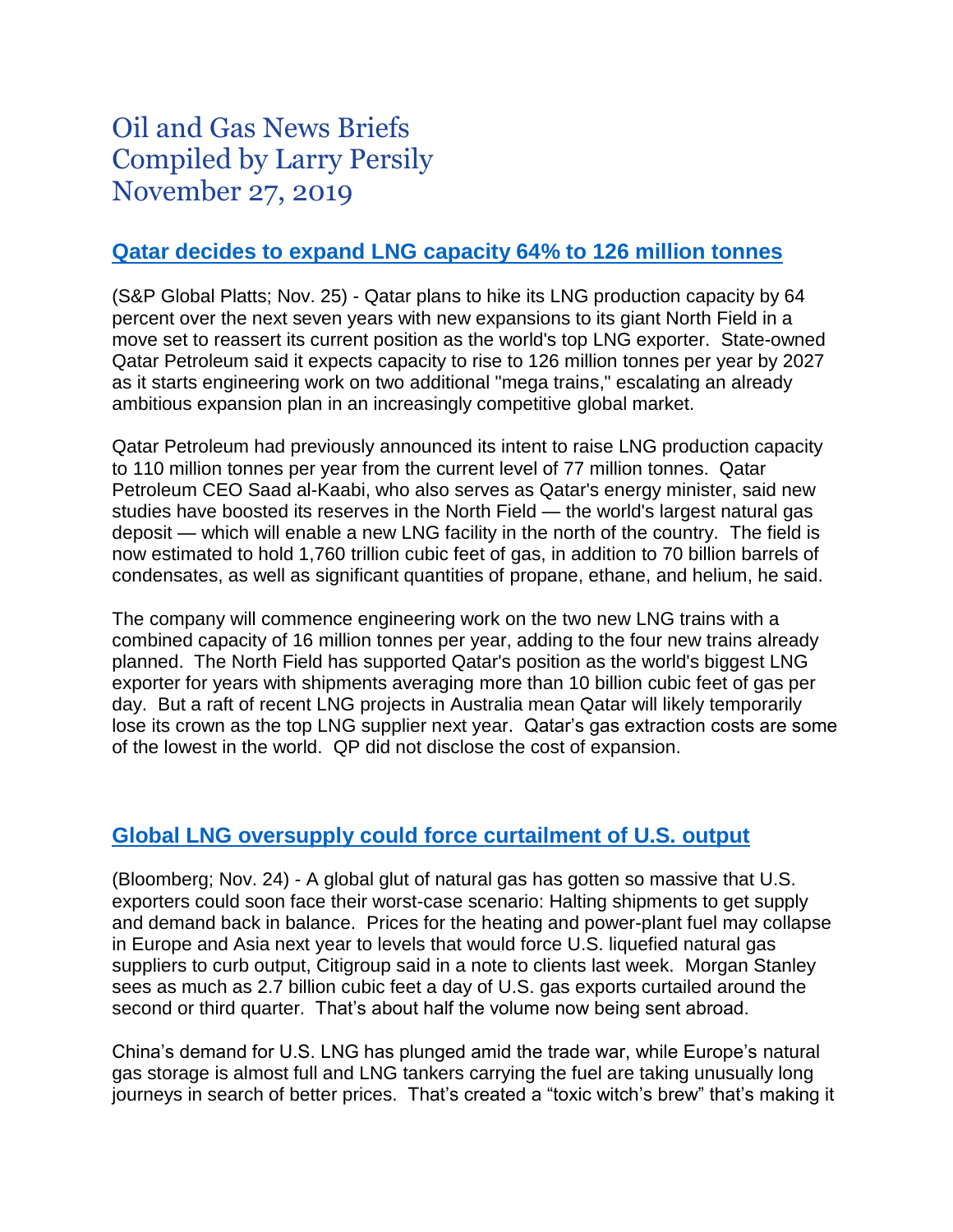harder to find a home for American exports, according to Madeline Jowdy, senior director of global gas and LNG for S&P Global Platts in New York.

"It's also a harbinger of bigger troubles ahead for U.S. exporters in the second quarter of next year, when global demand is at its weakest point and the U.S. will have even more volumes to place" as more export capacity starts up, Jowdy said in an email. Capping LNG production is an extreme measure, but the idea is gaining traction as new terminals from the U.S. to Australia unleash exports faster than demand can catch up. Gas for near-term delivery in Asia has lost half its value in the past 14 months.

Curtailments can happen when LNG customers refuse to load cargoes because prices are too low to cover the cost of the gas and shipping and still turn a profit. Even so, they are contractually obligated to pay the reservation fee at the liquefaction plant, generally about \$3 per million Btu, even if they do not take any gas — it's called "take or pay."

## **[Power of Siberia gas line to China likely to start service Dec. 2](https://www.bloombergquint.com/quicktakes/how-russia-china-gas-pipeline-changes-energy-calculus-quicktake)**

(Bloomberg; Nov. 25) - Russia is pivoting its energy business to the east. The world's largest exporter of natural gas has built an enormous pipeline running from Siberia to feed China's insatiable energy appetite. The new conduit, called the Power of Siberia, is part of a plan by Russian President Vladimir Putin to reduce his country's dependence on gas markets in Europe and tap into the fast-growing economies of Asia.

For China, whose domestic energy production can't keep up with demand, the pipeline offers a vital new source of supply. Russian producer Gazprom started filling the line with gas in October, and the official launch is likely to happen Dec. 2, when Putin and Chinese President Xi Jinping may appear in a joint video link at a ceremony to mark the occasion, according to Kremlin spokesman Dmitry Peskov.

Gazprom plans to start with deliveries at about 350 million cubic feet of gas per day and reach peak capacity in 2025 at 10 times that volume. Russia may eventually expand the system to the west, allowing Siberian gas to serve more of China. Gazprom in 2014 signed a \$400 billion deal to supply gas for 30 years to China National Petroleum Corp. It's the Russian company's biggest ever contract.

Russian pipeline gas will supplement output from China's domestic fields and could be cheaper than LNG. The two countries are already talking about a second link, known as Power of Siberia 2, which would serve the industrial areas on China's East Coast.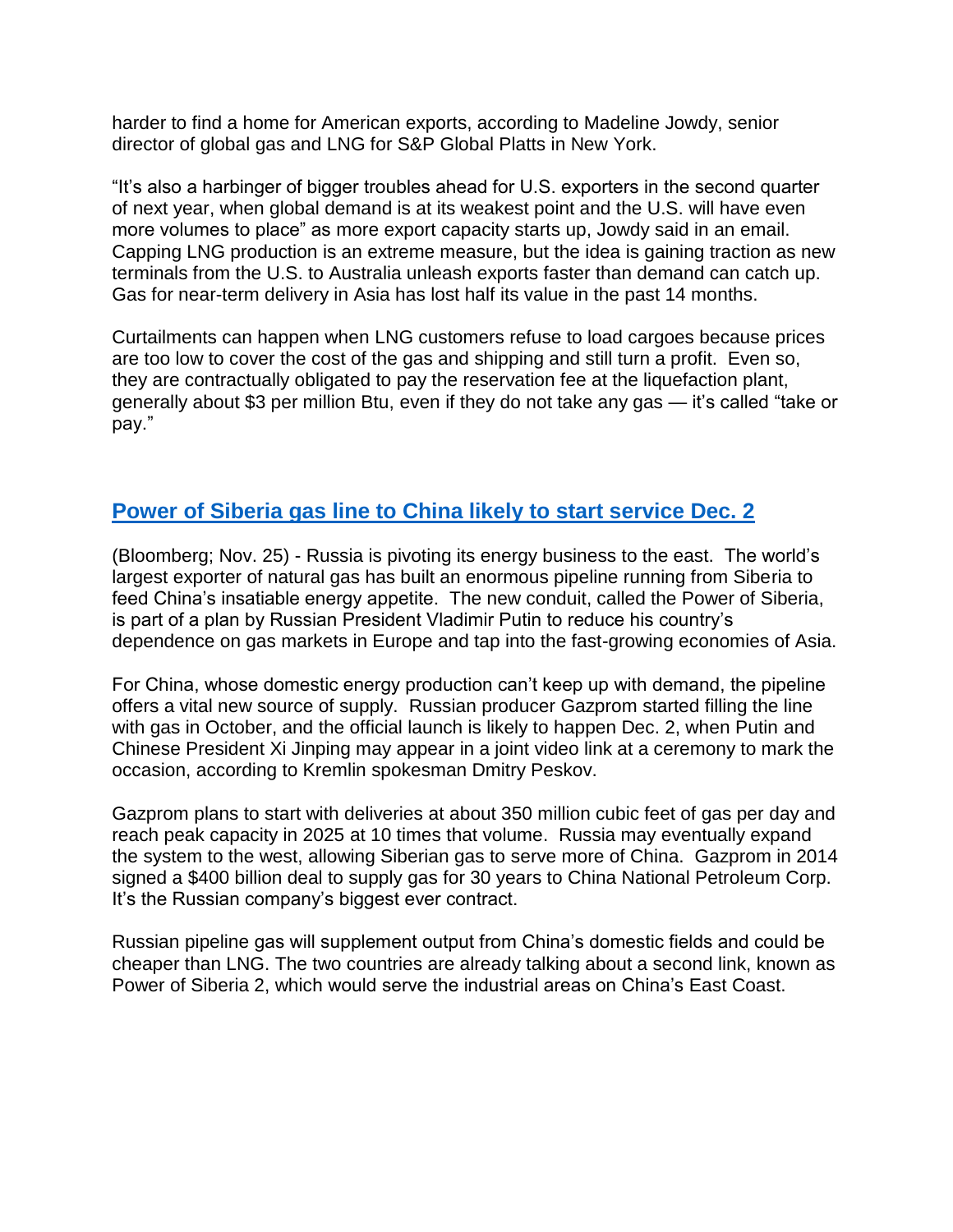# **[African Development Bank will help finance Mozambique LNG](https://www.msn.com/en-us/finance/news/total-e2-80-99s-mozambique-lng-project-gets-24400-million-loan-from-adb/ar-BBXlxKz)**

(Bloomberg; Nov. 26) - Total's Mozambique liquefied natural gas project will get a \$400 million loan from the African Development Bank, adding to its list of backers as the East African nation works to establish a new industry. The bank joins a global syndicate of commercial banks, development finance institutions and export credit agencies to provide financing for the project, the ADB said Nov. 26. Mozambique is counting on the \$23 billion LNG project to revive its economy after struggling to service its debts.

Financial close on the loan is expected in the first half of 2020, the ADB said. French major Total operates the project with a 26.5 percent interest, after snapping up Anadarko Petroleum's African assets earlier this year. A final investment decision was announced in June, and production is expected by 2024, Total said in September.

The project includes development of offshore gas fields and a two-unit liquefaction plant with capacity of 12.8 million tonnes a year. The site will eventually have as many as eight LNG units, Total CEO Patrick Pouyanne said last month.

# **[Algeria loses pipeline gas sales to Europe in oversupplied market](https://www.bloomberg.com/news/articles/2019-11-24/algeria-squeezed-in-europe-s-gas-market-by-a-flood-of-lng)**

(Bloomberg; Nov. 23) - Algeria's natural gas pipeline exports to Europe are getting squeezed by cheaper Russian supplies and a global abundance of liquefied natural gas. European clients of Sonatrach have "greatly reduced their demand" for gas from Algeria, resulting in a 25 percent drop the level of sales expected this year, said Ahmed El-Hachemi Mazighi, vice president of marketing at the state-owned energy company.

Algeria is the third-biggest gas supplier to Europe. Its lower pipeline exports are evidence of how new LNG supplies from the U.S., Australia, and Russia are overwhelming the market and driving down prices. That's reduced the competitiveness of the North African country's pipeline gas contracts, which are mostly tied to oil prices, according to the energy consultancy Wood Mackenzie.

To compensate for the lost pipeline gas sales, Sonatrach has turned more of its gas into LNG and is selling those cargoes on the global spot market for immediate delivery, Mazighi said. It's the first time that spot sales represented 30 percent of the company's LNG exports. Sonatrach's LNG sales are set to top 175 billion cubic feet of gas this year (more than 3.6 million tonnes of LNG), a "historical record" over the past 20 years and filling almost 60 cargoes. More than half of the company's LNG has been sold in Asia.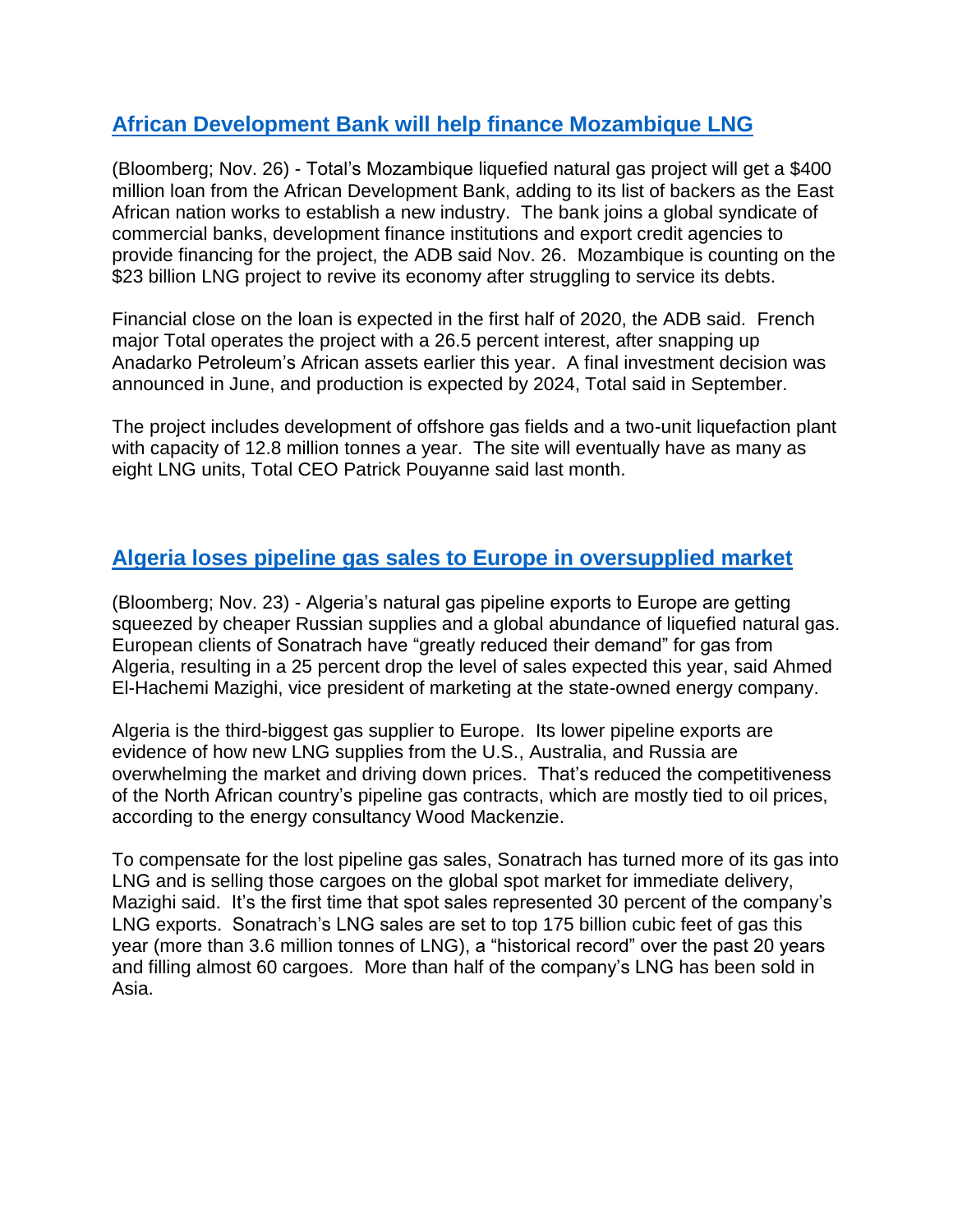## **Winter LNG [prices in Asia down 43% from a year ago](https://asia.nikkei.com/Business/Energy/LNG-prices-in-Asia-plunge-43-as-new-US-supply-hits-market)**

(Nikkei Asian Review; Nov. 25) - The price of liquefied natural gas has plunged 43 percent from a year ago as supply has outstripped demand, and analysts said there's little room for an uptick in the near future given strong competition and a slowing global economy. Despite the prospect of winter weather boosting demand, spot LNG prices in Asia have fallen to around \$5.70 per million Btu from over \$10 in the same period last year. This is in large part due to new production in the U.S., Australia, and elsewhere. Spot-market LNG prices were even higher in winter 2014, at nearly \$20.

While new LNG production capacity has been coming online in the U.S., Australia, and Russia, the global economy is losing steam in the face of U.S.-China trade frictions. Demand for electricity from large customers is slowing, putting the brakes on LNG demand growth. This has led to a rise in inventories among importers such as some European countries and China. Spot prices in Asia fell to a three-year low of around \$4 in the summer when demand from households was weak.

Japan's Kyushu Electric posted a loss of 13 billion yen (\$120 million) in the first half of this year due to high LNG inventory. Low demand for electricity prompted the company to resell LNG, but at a lower price than what it paid for the gas. "If LNG prices remain low for long, development projects could come to a halt," Yasuo Ryoki, an adviser to Osaka Gas, said at the FT Commodities Global Summit on Nov. 1 in Tokyo.

#### **[China's October LNG imports down 11.5% on several factors](https://www.spglobal.com/platts/en/market-insights/latest-news/natural-gas/112619-china-oct-lng-imports-fall-12-on-year-to-4-mil-mt)**

(S&P Global Platts; Nov. 26) - China's imports of LNG fell 11.5 percent year on year to 4.04 million tonnes in October, S&P Global Platts calculations based on latest customs data showed Nov. 26. Market sources attributed the decline to a domestic economic slowdown, a long shutdown at PetroChina's Rudong LNG import terminal, the relaxation of China's coal-to-gas switching policies and stricter emission restrictions, and lower industrial activity during the country's 70th National Day holiday in early October.

Over January-October, China imported 47.43 million tonnes of LNG, up 14.2 percent on the year, the customs data showed. Australia remained the top LNG supplier to China over January-October, at 22.8 million tonnes, up 24.2 percent on year. China imported 2.48 million tonnes of gas via pipeline in October, down 8.1 percent from a year earlier, the data showed. The government sets the guidance price for city-gate gas prices, which is typically lower than the import cost. Market sources said importers were striving to reduce contract volumes as a result to cut their losses.

October is typically a high-demand month due to gas storage restocking and firm baseload industrial and city gas demand, but this has not been the case this year due to weak industrial activity and the lack of demand to refill inventories, according to S&P Global Platts Asia LNG analytics manager Jeff Moore.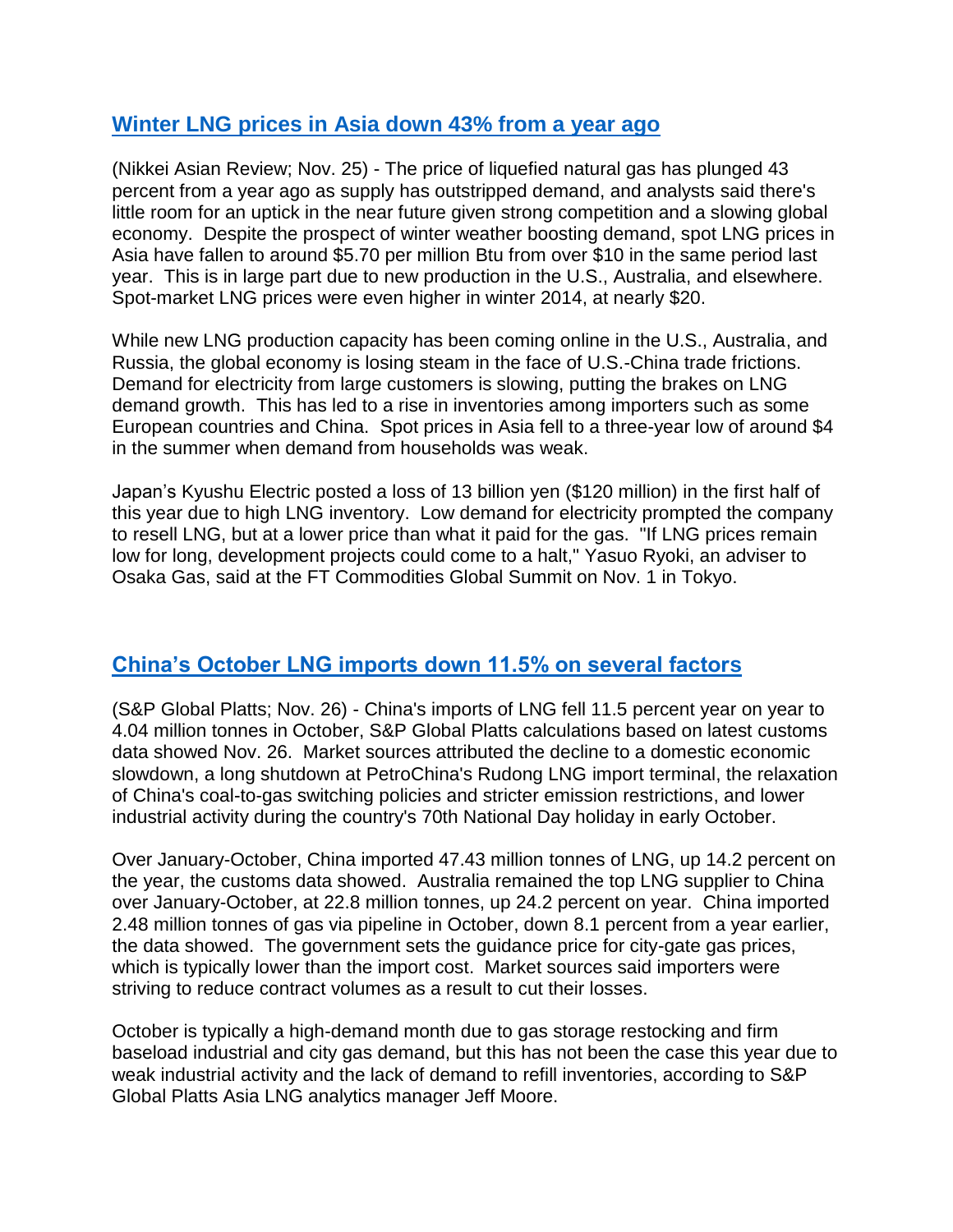# **[Chevron waits for improved market before expanding Australia LNG](https://www.afr.com/companies/energy/chevron-looking-to-build-on-gorgon-wheatstone-20191124-p53dnv)**

(Australian Financial Review; Nov. 25) - A decade on from its commitment to build the massive Gorgon LNG project in Western Australia, Chevron's new Australian head Al Williams said the U.S. major is looking to add production to its Australian portfolio, which also includes the large Wheatstone project. "With all five Chevron-operated LNG trains running reliably, we're focusing on finding opportunities to incrementally add production and enhance reliability," Williams told The Australian Financial Review.

Chevron built both the US\$54 billion Gorgon and US\$34 billion Wheatstone LNG plants with expansion in mind, but is awaiting more favorable market conditions to consider adding more capacity. In particular, the Wheatstone plant, near Onslow, has space laid out at the site for an additional three trains beyond the two in operation, while other facilities at the site were also designed with five LNG trains in mind.

Williams confirmed that Chevron is putting the near-term emphasis on "debottlenecking" capacity to squeeze out more production, rather than an expansion. Gorgon and Wheatstone have a total capacity of 24.5 million tonnes a year.

#### **[Abundant Pennsylvania natural gas goes to Japan](https://whyy.org/articles/pennsylvanias-lng-export-boom-heads-to-japan/)**

(WHYY; Philadelphia; Nov. 26) - At the busy Port of Yokohama, near Tokyo, large oceangoing vessels carry new cars from Japanese factories to a global market. But one product the Japanese have always had to import is energy, and it's clear from the port traffic how much energy the country needs. Tankers full of coal, liquefied petroleum gas, and liquefied natural gas sail in from all over the world, including from Pennsylvania.

Since spring 2018, shale gas from Pennsylvania has been shipped out of an LNG export terminal on Chesapeake Bay to 20 different countries. Most of those ships went to Japan. The abundant drilling of Pennsylvania's Marcellus and Utica Shale has created a glut of natural gas and driven down prices. In the past 12 years, shale gas producers drilled more than 12,000 fracked gas wells in northeastern, central, and southwestern Pennsylvania. The price of that overproduction means Pennsylvania's gas sells at about \$2.30 per million Btu. In 2008, before the shale gas boom, prices averaged almost \$9. Producers eager to find new markets now ship gas overseas.

Exports won't necessarily force the price back up to 2008 levels, said Ira Joseph, head of gas and power analytics of S&P Global Platts, but they will prevent further dips. Five U.S. LNG export terminals have come online since 2016, including the Cove Point plant in Maryland. Another 16 have been approved and eight are pending approval by the Federal Energy Regulatory Commission. The U.S. is now the world's third-largest LNG exporter behind Qatar and Australia. Japan is the world's largest importer of LNG.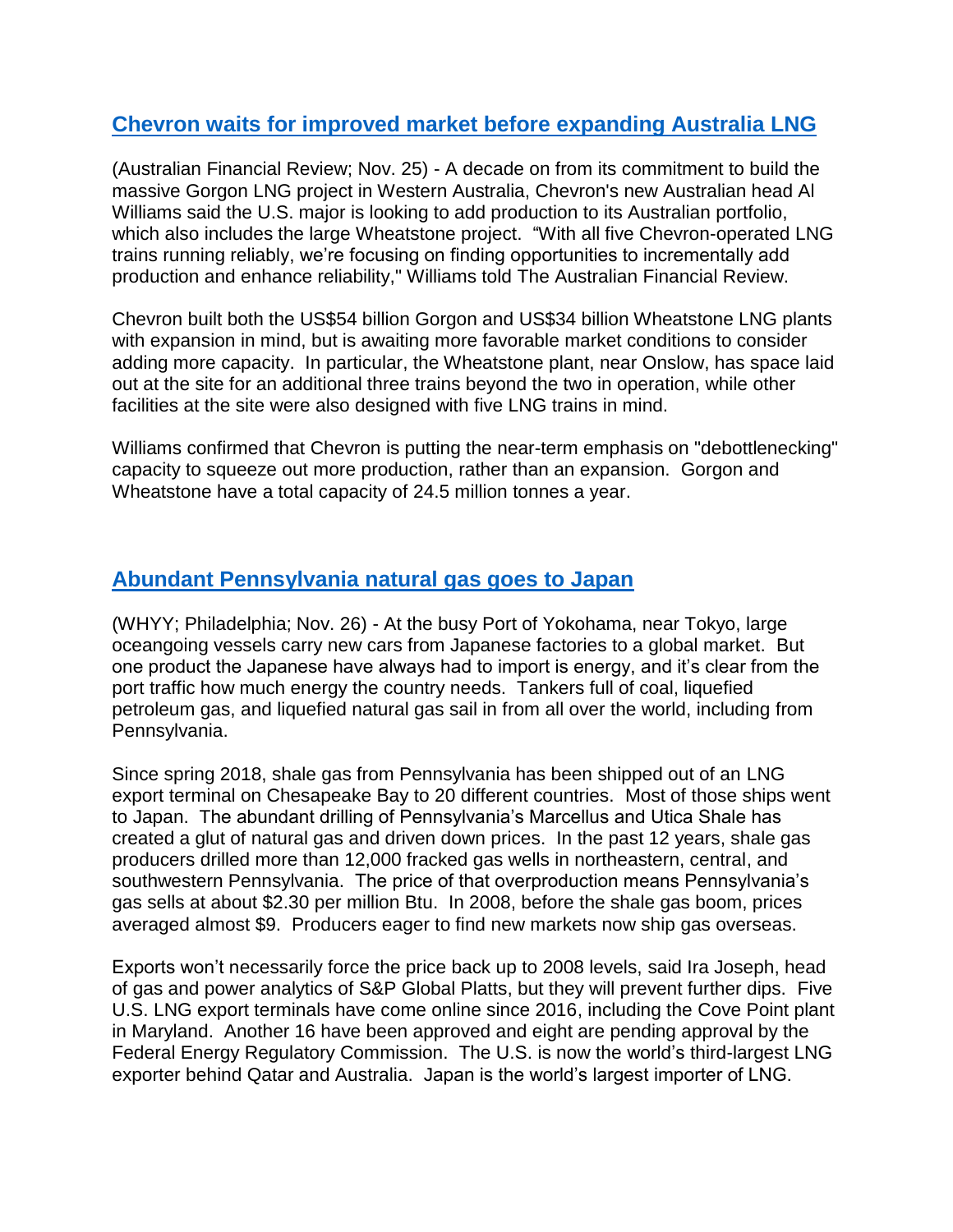# **[Legal challenge ties up state permit for proposed Texas LNG project](https://www.mrt.com/business/energy/article/State-permit-for-Texas-LNG-remains-up-in-the-air-14856457.php)**

(Houston Chronicle; Nov. 22) - Houston liquefied natural gas company Texas LNG has landed a federal permit for its proposed export terminal at the Port of Brownsville but its state permit remains tied up in a legal process that may take at least another four months to sort out. After more than three years of review, the Federal Energy Regulatory Commission on Nov. 21 granted Texas LNG a permit authorizing the plant to produce up to 4 million tonnes per year.

Before construction can begin, the company must secure customers, financing and obtain permits from nearly a dozen state and federal agencies. But Texas LNG may not be able to obtain its air pollution permit from the Texas Commission on Environmental Quality until March. With the project facing opposition from the City of Port Isabel and residents from the nearby community of Laguna Heights, a panel of judges with the Texas State Office of Administrative Hearings will review the state air pollution permit.

The judges heard testimony from both sides Nov. 20-21 and have until Feb. 24 to make a ruling. Erin Gaines, an attorney with Texas Rio Grande Legal Aid representing Laguna Heights residents concerned about air pollution from the plant, said state officials performed a "rubber stamp review" of the Texas LNG application. "We provided proof that there were better technologies to control source emissions," Gaines said.

#### **[LNG trader agrees to boost offtake from proposed Louisiana project](https://www.bloomberg.com/news/articles/2019-11-25/gunvor-to-market-lng-produced-at-4-billion-u-s-export-project)**

(Bloomberg; Nov. 25) – Geneva-based Gunvor, a global LNG trading and marketing firm, has agreed to double the maximum amount of liquefied natural gas it plans to buy from a proposed \$4 billion export project in Louisiana and said it will recruit additional customers for the terminal. The trading firm will take as much as 3 million tonnes of LNG per year from Commonwealth LNG, the Houston-based developer said Nov. 25.

Gunvor will also market the remaining volumes from the facility, which will be able to produce about 8.4 million tonnes a year. Commonwealth wants to make a final investment decision in 2021 and begin exports in the second quarter of 2024. The pact is unique in that it allows Commonwealth to shift the burden of finding buyers to a thirdparty marketer. LNG developers need to sign up enough customers to secure financing, and competition is intensifying amid growing supplies from projects worldwide.

Commonwealth LNG is seeking permission from the Federal Energy Regulatory Commission to build the export terminal at the mouth of the Calcasieu Ship Channel on the Gulf of Mexico in Louisiana. The Commonwealth announcement comes less than a week after FERC officials approved permits for four LNG export terminal projects in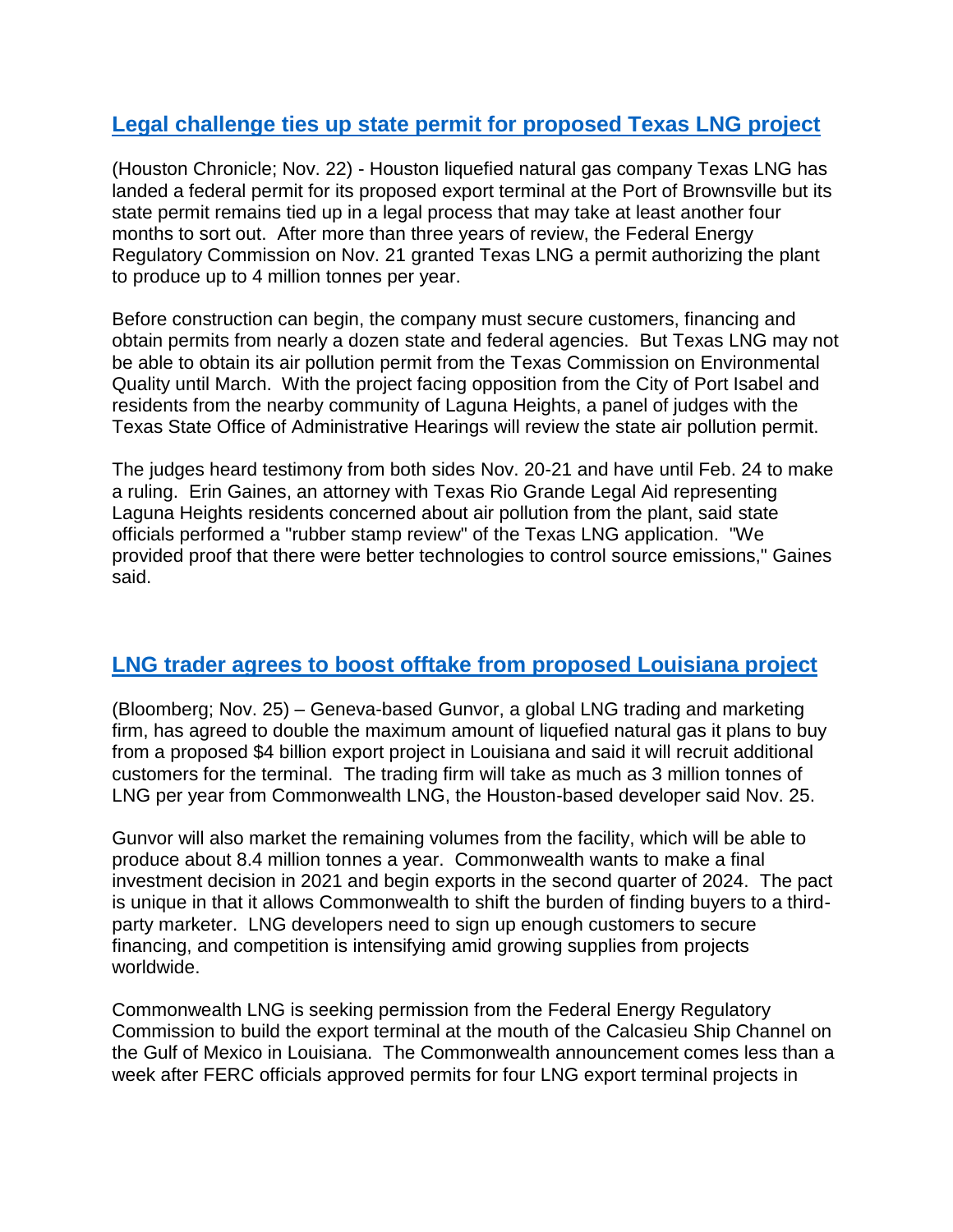Texas. Although the four projects have obtained permits, they still need to land contracts for their production and secure financing for the multibillion-dollar projects.

# **[Louisiana shrimpers blame LNG project dredging for poor harvest](https://www.kplctv.com/2019/11/26/cameron-shrimpers-complain-lng-dredging-ruining-prime-shrimping-spot/)**

(KPLC TV; Lake Charles, LA; Nov. 25) - LNG may be king, but Cameron fishermen would like to still be able to make a living shrimping this time of year in Gulf waters. They say a favorite shrimping spot is no good this year due to dredging for construction of Venture Global's Calcasieu Pass LNG project. The \$4.25 billion development is scheduled to start liquefying natural gas for export in 2022.

Shrimper Ronald Gaspard says the situation poses a drastic financial hardship. "Somebody just needs to do something because prime time from now to right past Christmas, that's the place to be. You could catch a thousand boxes, not necessarily all right there. But you could catch a thousand boxes for the season and you see, right now we're looking at no boxes," Gaspard said.

He and other fishermen say the problem is because of dredging west of Cameron at the jetties to create a berthing area and two loading docks for Calcasieu Pass. Fishermen like Phillip Dyson say if they try to fish, their nets come up full of salt grass and the shrimp are covered with mud. "What they're doing, they're messing up our trawling, where we trawl at. If they're going to pump the spoil there, pump it on the beach where they'll save the beach. All they're doing is fouling everything up," Dyson said.

# **[U.S. oil production growth has contributed to falling prices](https://www.ft.com/content/20870c24-0b86-11ea-b2d6-9bf4d1957a67)**

(Financial Times commentary; London; Nov. 24) - In September, according to the latest figures produced by the U.S. Energy Information Administration, the U.S. exported more oil than it imported for the first time in the 70 years since recordkeeping began. The technology of fracking has led to the development first of shale gas and then of oil from shale rocks, raising total U.S. oil production to an estimated 12.8 million barrels a day for November — up by more than 3 million barrels per day in just three years.

Total U.S. production now exceeds that of Saudi Arabia and Russia. The shale boom has given new life to the U.S. oil industry and brought a wave of economic activity to the shale-producing regions — particularly in Texas and North Dakota. And the burden of oil imports has been removed from the U.S. trade imbalance.

Fourteen years ago, the U.S. was a net importer of 12.6 million barrels of oil per day and trillions of cubic feet of gas a year. Next year, according to the outlook from the EIA, exports will average 750,000 barrels of oil and 6.4 billion cubic feet per day of gas. But the growth of shale production has had more impact outside the U.S. than within.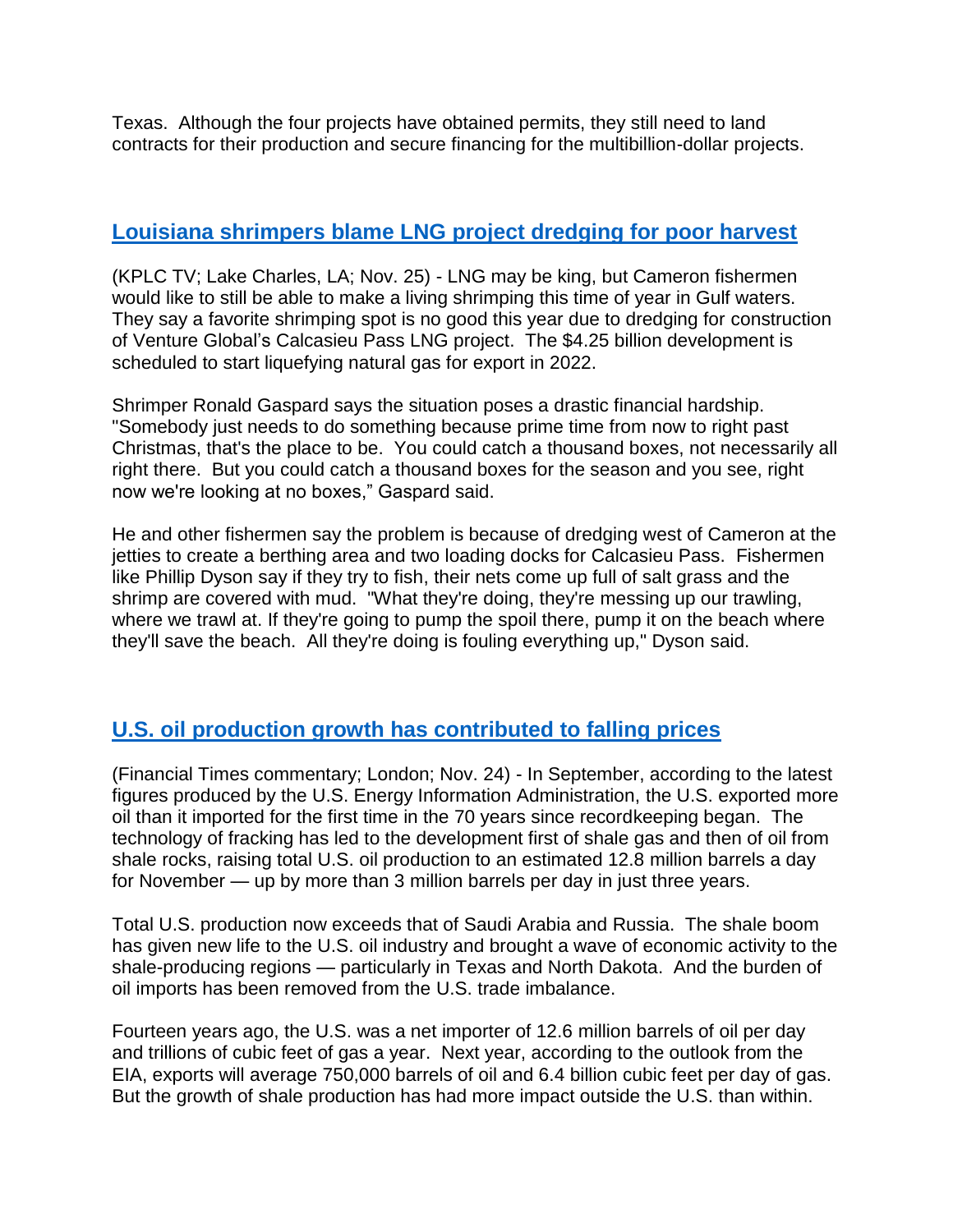The fact that the country has been increasing its own oil output by 1 million barrels per day each year has led directly to the fall in world prices of the past five years.

## **[Alberta asks federal government to help pay for abandoned wells](https://calgaryherald.com/opinion/columnists/varcoe-alberta-seeks-ottawas-help-and-money-in-cleaning-up-abandoned-wells)**

(Calgary Herald columnist; Nov. 26) – Alberta Premier Jason Kenney wants Ottawa's help — and some money as well — to deal with the growing number of abandoned oil and gas wells in the province, while creating jobs in the process. In a letter sent Nov. 25 to Canadian Finance Minister Bill Morneau, Alberta is seeking federal assistance to "accelerate the reclamation of abandoned oil and gas wells."

"Ultimately, we would like funding from the federal government to assist us as a province in cleaning up our orphan wells," Alberta Finance Minister Travis Toews told reporters at the provincial legislature. "It would create jobs in much-needed regions of the province." Toews didn't put a price tag on the request but noted Alberta's Orphan Well Association is facing a growing backlog of wells that require downhole wellbore abandonment and surface reclamation but don't have an active owner to pick up the bill.

The tab is falling to the nonprofit association, which is funded by an industry levy. The pitch is being made as the number of orphan wells has ballooned in Alberta in the wake of a five-year industry downturn. According to the Orphan Well Association, there were 3,406 orphan wells slated for abandonment at the beginning of this month, almost a five-fold jump since March 2015. The count continues to grow, even as the industry's funding to the association has climbed to \$60 million in 2019 from \$15 million in 2014.

#### **[Germany pushes for more zero-carbon fuels](https://uk.reuters.com/article/uk-germany-gas-conference/german-gas-industry-targets-5-gw-of-power-to-gas-capacity-in-five-years-idUKKBN1Y01UO?)**

(Reuters; Nov. 26) - Germany's gas industry aims to build power-to-gas capacity of five gigawatts over the next five years, and 40 gigawatts by 2050, as it seeks to develop zero-carbon fuels for homes, factories and vehicles, industry group DVGW said on Nov. 26. The target comes as policymakers aim to unveil a hydrogen strategy by year-end to help decarbonize Germany's fossil fuel-based gas system toward the use of hydrogen derived from water and biogas from crops and waste — turning excess power into gas.

Currently Germany is home to around 40 small power-to-gas pilot projects. These harness surplus green power, mainly from wind, to carry out electrolysis, splitting water into oxygen and hydrogen to produce zero-carbon fuel. The biggest projects so far measure just 6 megawatts, equivalent to around 60 car engines. The 5-gigawatt size planned over the next five years would be equivalent to five nuclear power stations.

"Readying future energies such as green gas and hydrogen for usage in mobility, industry and heating are the most effective contribution to reach climate targets," said